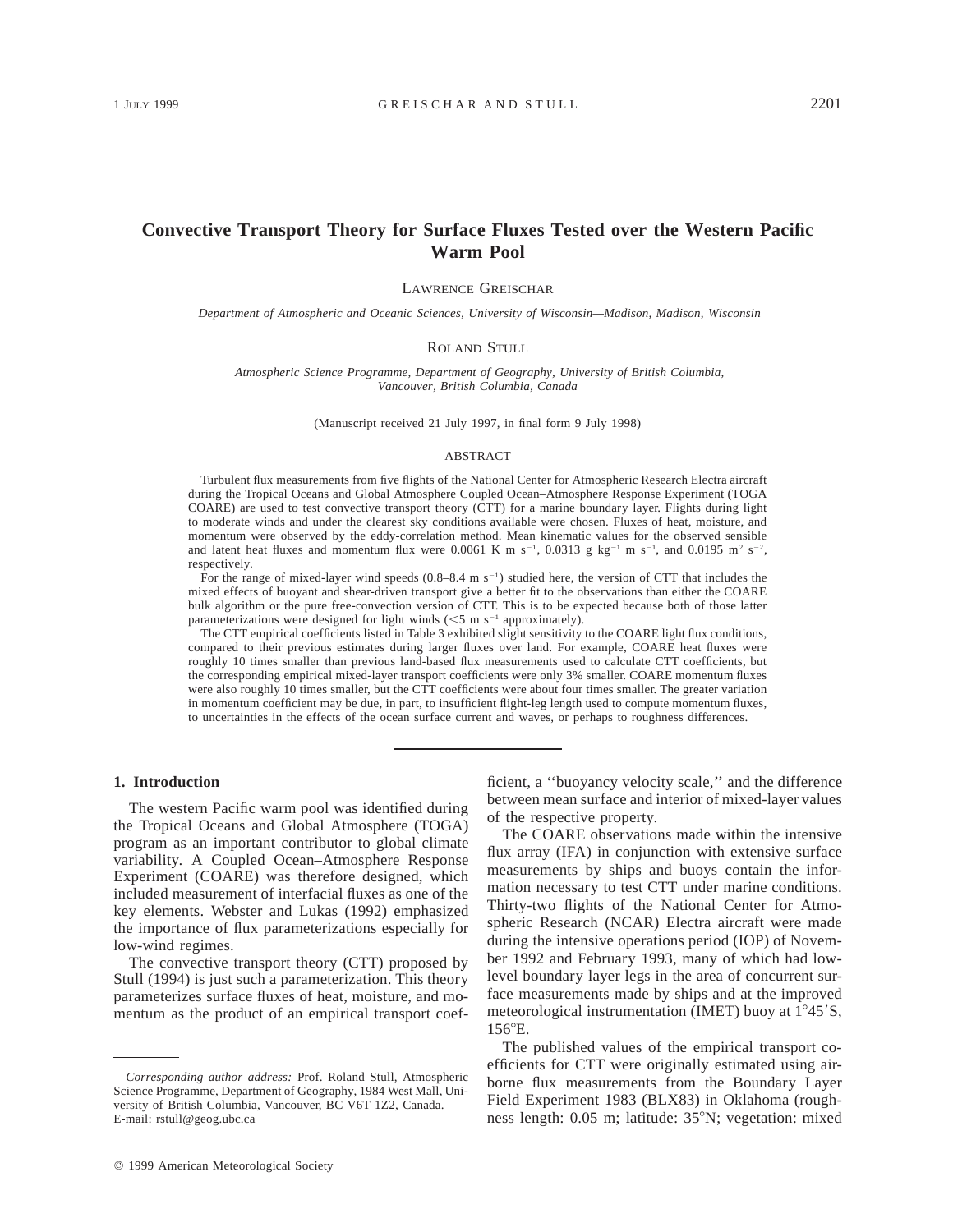pasture and crops; season: boreal spring). Data from another land-based experiment (Koorin) conducted under somewhat different conditions in Australia (roughness length: 0.4 m; latitude: 16°S; vegetation: uniform sparse trees; season: austral winter) were used to confirm the theory and the values of the coefficients.

The objective of this paper is to test this theory and its limits under the marine conditions of the western Pacific warm pool (roughness length:  $3 \times 10^{-5}$  m; latitude:  $2^{\circ}$ S; marine conditions; season: austral summer) using the Electra aircraft data obtained during the COARE IOP. An overview of CTT is given in section 2. The Electra aircraft data and ancillary observations are described in section 3. Section 4 describes the data processing steps, and CTT is tested against the Electra data in section 5. Concluding remarks are made in section 6.

#### **2. Model description**

During conditions of free convection and calm or light winds, turbulence is generated by buoyant thermals, rather than mechanically by surface-layer wind shear (Stull 1997). Convective thermals efficiently transport heat, moisture, and momentum between the surface and the mid–mixed layer, with a rate of vertical transport proportional to the Deardorff velocity  $w_* =$  $[(g/\overline{T}_v)z_i\overline{w'\theta'_{vs}}]^{1/3}$ , where *g* is gravitational acceleration,  $T<sub>v</sub>$  is the mean absolute virtual temperature,  $z<sub>i</sub>$  is the mixed-layer (ML) depth, and  $w'\theta'_{vs}$  is the surface kinematic vertical flux of virtual potential temperature, which is proportional to a buoyancy flux. While traditional drag laws fail in the limit of zero mean wind, surface fluxes during free convection nonetheless can be described by CTT (Stull 1994) over a range of calm to light winds:

$$
u_{*}^{2} = C_{*b} w_{*} M_{ML}
$$
 (1)

$$
\overline{w'\theta_s'} = C_{*H} w_* \Delta \theta \tag{2}
$$

$$
\overline{w'r'_s} = C_{*E}w_*\Delta r,\tag{3}
$$

where  $u^2_*$ ,  $\overline{w'\theta'_s}$ , and  $\overline{w'r'_s}$ , are the surface kinematic fluxes of momentum, heat, and water vapor, respectively, and  $u_*$  is also known as the friction velocity. The last factor in each equation above is a difference between the surface skin condition and the mid-mixedlayer value:  $\Delta \theta = \theta_{\text{skin}} - \theta_{\text{ML}}, \Delta r = r_{\text{skin}} - r_{\text{ML}},$  and  $\Delta M = M_{\text{ML}} - M_{\text{skin}} = M_{\text{ML}}$ , where  $M_{\text{skin}} = 0$  by definition. By using skin and mid-mixed-layer values in the above formulations, it was proposed by Stull (1994) that the CTT parameterization should be independent of surface aerodynamic roughness length  $z<sub>o</sub>$ . This assumption will be tested here.

The empirical mixed-layer transport coefficients for momentum, moisture, and heat were found (Stull 1994) to be  $C_{*D} = 0.023 \pm 0.007$  and  $C_{*E} \approx C_{*H} = 0.0063$  $±$  0.0016, respectively, based on measurements over land (United States and Australia), where the error tolerance is given as a standard deviation. Stull had insufficient data to calculate  $C_{*E}$  but hypothesized that it might be equal to  $C_{*H}$ . We will test that hypothesis here. Kustas et al. (1996) has demonstrated that surfaces with complex geometry, such as forests, require corrections to the above coefficients to compensate for shading related to solar illumination versus viewing angles. Equations (1)–(3) are in implicit form, because the fluxes on the left side of Eqs. (2) and (3) depend on  $w_*$ , which itself is a function of heat and moisture fluxes via  $\overline{w' \theta'_{ws}} \approx \overline{w' \theta'_{s}} (1 + 0.61r) + 0.61 \theta \overline{w' r'_{s}}$ .

However, (1)–(3) can be rearranged into explicit form (Stull 1994):

$$
u_{*}^{2} = b_{D} w_{B} M_{ML} \tag{4}
$$

$$
\overline{w'\theta'_s} = b_H w_B \Delta \theta \tag{5}
$$

$$
\overline{w' r'_s} = b_E w_B \Delta r, \tag{6}
$$

where convective transport coefficients  $(b_D, b_H, b_E)$  are related to the mixed-layer coefficients by  $b_D =$  $C_{*D}C_{*H}^{1/2}$ ,  $b_H = C_{*H}^{3/2}$ , and  $b_E = C_{*E}C_{*H}^{1/2}$ . The buoyancy velocity scale is

$$
w_B \equiv \left(\frac{g}{T_v} z_i \Delta \theta_B\right)^{1/2}.\tag{7}
$$

The buoyancy temperature difference is  $\Delta \theta_B \equiv \beta \Delta \theta$ , for  $\beta \equiv \overline{w' \theta'_{\nu s}} / \overline{w' \theta'_{s}}$ , which can be approximated in explicit form as

$$
\Delta \theta_B \approx \Delta \theta (1 + 0.61 r_s) + 0.61 \theta_s \Delta r. \tag{8}
$$

For convection over land (Oklahoma and Australia) it was shown (Stull 1994) both theoretically and empirically that

$$
\Delta \theta_B \approx \Delta \theta_v, \tag{9}
$$

where  $\Delta \theta$ , equals the difference of virtual potential temperatures between the surface skin and middle mixed layer. Equation (9) will be tested here for a maritime tropical atmosphere. This buoyancy velocity can also be used to parameterize the surface flux of virtual potential temperature:

$$
\overline{w'\theta'_{vs}} = b_H w_B \Delta \theta_B. \tag{10}
$$

A mixed-layer Richardson number was defined as

$$
R_* \equiv [w_B/M_{\rm ML}]^2, \qquad (11)
$$

where Stull (1994) suggested that even in noncalm conditions, turbulence is in quasi–free convection whenever  $R_* > 3$ . This free convection condition will also be examined here for tropical maritime boundary layers.

Another prediction of CTT is that a diagnostic expression for mixed-layer depth is possible:

$$
z_i = \frac{1}{(g/T_v)\Delta\theta_B} \left(\frac{\overline{w'\theta_s'}}{b_H\Delta\theta}\right)^2.
$$
 (12)

This, too, will be tested.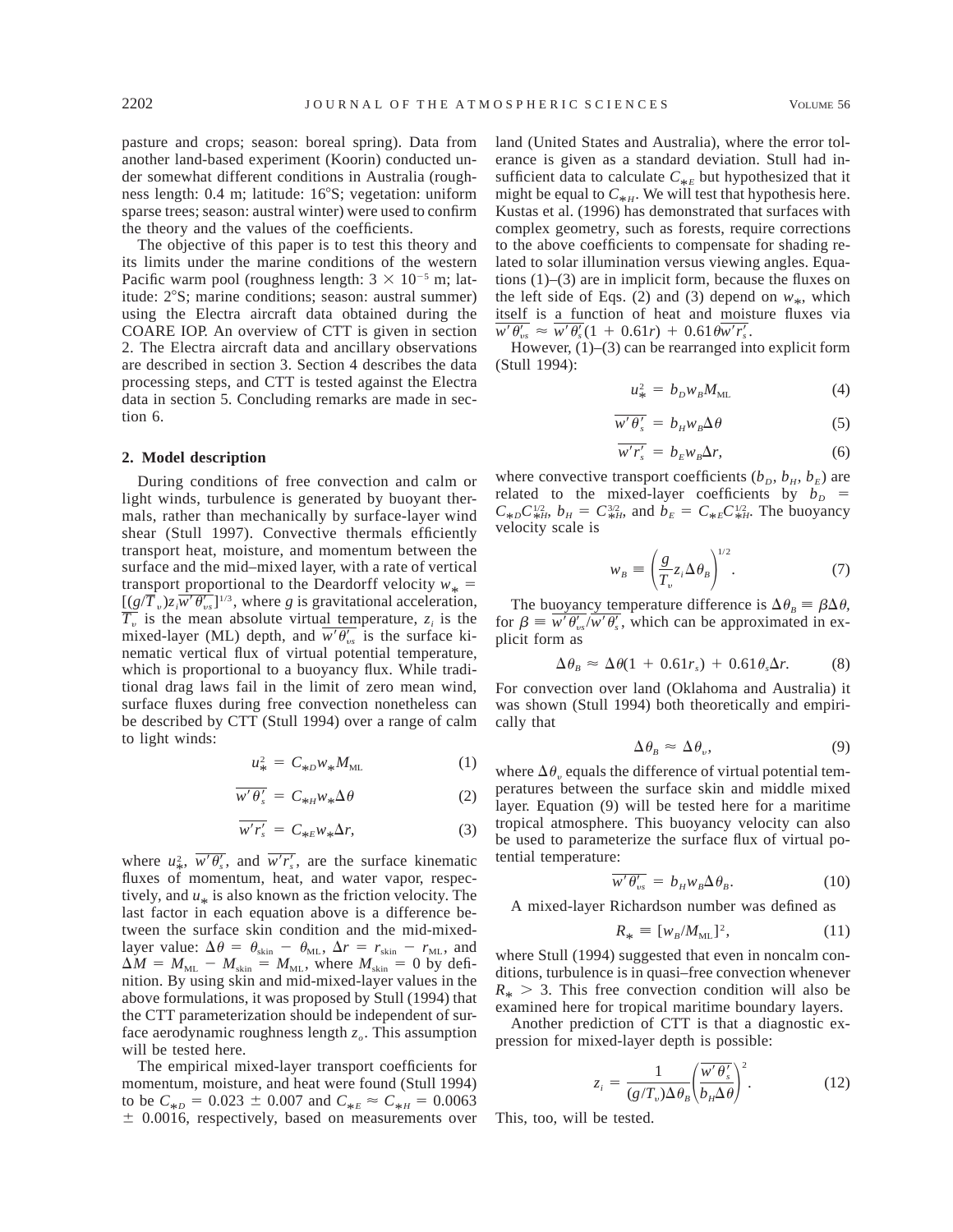TABLE 1. Boundary layer and surface-flux data from five flights of the NCAR Electra aircraft during the TOGA COARE IOP. Variables include start time (Local = UTC + 11 h) of beginning of the approximately 15-min low-level horizontal flight leg; flight ID, flight identification of Electra aircraft; leg ID, identification for each near-surface horizontal flight leg; *z* leg, mean altitude of the flight leg above sea level; *zi ,* depth of mixed layer;  $M<sub>ML</sub>$ ,  $\theta<sub>ML</sub>$ , and  $r<sub>ML</sub>$ , wind speed, mean potential temperature (relative to 100 kPa), and mixing ratio in the interior of the mixed layer;  $P_{\text{surf}}$ ,  $T_{\text{skin}}$ , and  $\theta_{\text{skin}}$ , surface pressure, temperature, and potential temperature (relative to 100 kPa) of the surface radiometric skin temperature;  $r_{\text{sat}}(T_{\text{skin}})$ , saturated mixing ratio at the surface skin temperature;  $\Delta \theta = \theta_{\text{skin}} - \theta_{\text{ML}}$ ;  $\Delta r = r_{\text{sat}}(T_{\text{skin}}) - r_{\text{ML}}$ ; Here,  $\langle w' \theta'_{s} \rangle$ ,  $\langle w' \theta'_{\rm ss} \rangle$ ,  $\langle w' \theta'_{\rm ss} \rangle$ , and  $u^{*2}$  are the leg-averaged surface kinematic vertical fluxes of heat, virtual temperature, moisture, and momentum, respectively. Means and standard deviations of all numbers in each column are shown at the bottom. Symbol t represents  $\theta$ .

| Electra    | <b>Flight Information</b> |                  |                         |       |       | Mixed Laver Variables |               |              | Surface Variables |               |               |                                                 | <b>Surface Kinematic Fluxes</b> |              |                     |           |                                                                                                       |                |
|------------|---------------------------|------------------|-------------------------|-------|-------|-----------------------|---------------|--------------|-------------------|---------------|---------------|-------------------------------------------------|---------------------------------|--------------|---------------------|-----------|-------------------------------------------------------------------------------------------------------|----------------|
|            | Start                     | Flight Leg       |                         | z leg | $Z_i$ | $M_{ML}$              | $\Theta_{ML}$ | $r_{ML}$     | $P_{surf}$        |               |               | ${\sf T}_{\sf skin}$ $\Theta_{\sf skin}$ r(sat) | ΔΘ                              | $\Delta r$   | $w't'$ <sub>s</sub> | $wt_v$ 's | $wr_s$                                                                                                | u <sup>2</sup> |
| Date       | Time                      | ID               | ID                      | asl   |       |                       |               |              |                   |               |               |                                                 |                                 |              |                     |           |                                                                                                       |                |
|            | (Local)                   |                  |                         | (m)   | (m)   | $(ms^{-1})$           | $(^{\circ}K)$ | $(gkg^{-1})$ | (mb)              | $(^{\circ}C)$ | $(^{\circ}K)$ | $(gkg^{-1})$                                    | $(^{\circ}K)$                   | $(gkg^{-1})$ |                     |           | ( $(Kms^{-1})$ ( $(Kms^{-1})$ (gkg <sup>-1</sup> ms <sup>-1</sup> ) (m <sup>2</sup> s <sup>-2</sup> ) |                |
| 28-Nov-92  | 14:52                     | RF04             | $\mathbf{1}$            | 66    | 720   | 2.2                   | 301.3         | 18.0         | 1013.4            | 30.8          | 302.8         | 28.0                                            | 1.5                             | 10.0         | 0.0054              | 0.0098    | 0.0235                                                                                                | 0.0051         |
|            | 15:11                     |                  | $\overline{\mathbf{c}}$ | 36    | 720   | 1.9                   | 301.3         | 17.9         | 1013.4            | 30.8          | 302.8         | 27.9                                            | 1.5                             | 10.0         | 0.0048              | 0.0095    | 0.0250                                                                                                | 0.0050         |
|            | 15:28                     |                  | 3                       | 38    | 720   | 2.2                   | 301.4         | 17.8         | 1013.4            | 30.7          | 302.7         | 27.8                                            | 1.4                             | 10.0         | 0.0047              | 0.0092    | 0.0238                                                                                                | 0.0073         |
|            | 15:46                     |                  | 4                       | 38    | 720   | 1.8                   | 301.4         | 17.9         | 1013.4            | 30.7          | 302.7         | 27.8                                            | 1.3                             | 9.9          | 0.0055              | 0.0103    | 0.0255                                                                                                | 0.0016         |
|            | 16:17                     |                  | 5                       | 34    | 720   | 1.6                   | 301.4         | 17.6         | 1013.3            | 30.6          | 302.6         | 27.6                                            | 1.2                             | 10.0         | 0.0047              | 0.0088    | 0.0217                                                                                                | 0.0051         |
| 3-Dec-92   | 06:21                     | RF <sub>05</sub> | $\mathbf{1}$            | 36    | 470   | 0.8                   | 301.2         | 18.6         | 1011.4            | 30.2          | 302.4         | 27.0                                            | 12                              | 8.4          | 0.0022              | 0.0055    | 0.0178                                                                                                | 0.0021         |
|            | 08:21                     |                  | $\overline{c}$          | 36    | 470   | 1.3                   | 301.1         | 18.5         | 1012.5            |               | 30.4 302.5    | 27.4                                            | 1.4                             | 8.8          | 0.0022              | 0.0048    | 0.0137                                                                                                | 0.0016         |
| 4-Dec-92   | 6:07                      | <b>RF06</b>      | 1                       | 32    | 680   | 0.9                   | 301.3         | 18.5         | 1010.6            | 30.3          | 302.6         | 27.2                                            | 1.2                             | 8.7          | 0.0016              | 0.0037    | 0.0116                                                                                                | 0.0027         |
|            | 7:55                      |                  | $\overline{\mathbf{c}}$ | 34    | 630   | 1.3                   | 301.2         | 18.3         | 1011.7            |               | 30.2 302.4    | 27.1                                            | 1.2                             | 8.8          | 0.0021              | 0.0050    | 0.0157                                                                                                | 0.0054         |
| 17-Dec-92  | 13:17                     | <b>RF16</b>      | <b>1A</b>               | 37    | 390   | 4.3                   | 300.6         | 19.0         | 1012.5            | 30.6          | 302.7         | 27.7                                            | 2.2                             | 8.6          | 0.0066              | 0.0128    | 0.0329                                                                                                | 0.0310         |
|            |                           |                  | 1B                      | 39    | 332   | 5.5                   | 300.6         | 18.7         | 1012.5            | 30.5          | 302.6         | 27.4                                            | 1.9                             | 8.7          | 0.0069              | 0.0135    | 0.0354                                                                                                | 0.0325         |
|            |                           |                  | 1C                      | 40    | 275   | 8.4                   | 299.7         | 18.7         | 1012.5            | 30.1          | 302.2         | 26.9                                            | 2.5                             | 8.2          | 0.0142              | 0.0221    | 0.0420                                                                                                | 0.0481         |
|            | 13:38                     |                  | 2A                      | 35    | 312   | 5.6                   | 300.1         | 19.2         | 1012.5            | 30.2          | 302.3         | 27.0                                            | 2.2                             | 7.8          | 0.0082              | 0.0139    | 0.0306                                                                                                | 0.0318         |
|            |                           |                  | 2B                      | 35    | 436   | 5.4                   | 300.2         | 19.1         | 1012.5            | 30.2          | 302.3         | 27.0                                            | 2.1                             | 7.8          | 0.0081              | 0.0134    | 0.0283                                                                                                | 0.0298         |
|            |                           |                  | 2C                      | 38    | 560   | 7.1                   | 300.8         | 18.8         | 1012.5            | 30.3          | 302.4         | 27.1                                            | 1.5                             | 8.3          | 0.0071              | 0.0154    | 0.0444                                                                                                | 0.0352         |
|            | 13:58                     |                  | 3A                      | 35    | 630   | 5.7                   | 300.3         | 19.0         | 1012.5            | 30.1          | 302.2         | 26.8                                            | 1.9                             | 7.8          | 0.0092              | 0.0174    | 0.0442                                                                                                | 0.0382         |
|            |                           |                  | 3B                      | 38    | 520   | 5.2                   | 300.1         | 18.5         | 1012.5            | 29.9          | 302.0         | 26.6                                            | 1.9                             | 8.1          | 0.0091              | 0.0173    | 0.0437                                                                                                | 0.0311         |
|            |                           |                  | 3C                      | 40    | 410   | 5.3                   | 300.1         | 18.6         | 1012.5            | 30.0          | 302.0         | 26.6                                            | 2.0                             | 8.0          | 0.0087              | 0.0165    | 0.0419                                                                                                | 0.0414         |
|            | 14:17                     |                  | 4A                      | 36    | 445   | 6.0                   | 300.8         | 19.2         | 1012.5            | 29.9          | 302.0         | 26.5                                            | 1.2                             | 7.2          | 0.0080              | 0.0153    | 0.0392                                                                                                | 0.0304         |
|            |                           |                  | 4B                      | 35    | 515   | 5.9                   | 300.7         | 19.1         | 1012.5            | 29.8          | 301.8         | 26.3                                            | 12                              | 7.2          | 0.0067              | 0.0143    | 0.0408                                                                                                | 0.0233         |
|            |                           |                  | 4C                      | 37    | 585   | 6.2                   | 300.7         | 19.3         | 1012.5            | 29.7          | 301.8         | 26.3                                            | 1.1                             | 6.9          | 0.0067              | 0.0143    | 0.0408                                                                                                | 0.0195         |
|            | 14:37                     |                  | 5A                      | 36    | 530   | 5.4                   | 301.1         | 19.1         | 1012.5            | 30.3          | 302.4         | 27.1                                            | 1.3                             | 8.0          | 0.0063              | 0.0121    | 0.0312                                                                                                | 0.0266         |
|            |                           |                  | 5B                      | 38    | 502   | 4.7                   | 301.0         | 19.2         | 1012.5            | 30.3          | 302.3         | 27.1                                            | 13                              | 7.9          | 0.0066              | 0.0141    | 0.0407                                                                                                | 0.0154         |
|            |                           |                  | 5C                      | 39    | 475   | 4.2                   | 301.2         | 19.0         | 1012.5            | 30.2          | 302.3         | 26.9                                            | 1.1                             | 8.0          | 0.0047              | 0.0104    | 0.0305                                                                                                | 0.0161         |
|            | 14:55                     |                  | 6A                      | 38    | 645   | 4.5                   | 301.3         | 18.8         | 1012.5            | 30.1          | 302.2         | 26.8                                            | 0.9                             | 8.1          | 0.0046              | 0.0112    | 0.0354                                                                                                | 0.0202         |
|            |                           |                  | 6B                      | 37    | 608   | 3.1                   | 301.2         | 18.9         | 1012.5            | 30.1          | 302.2         | 26.9                                            | 1.0                             | 8.0          | 0.0048              | 0.0099    | 0.0272                                                                                                | 0.0062         |
|            |                           |                  | 6C                      | 38    | 570   | 3.3                   | 301.3         | 18.4         | 1012.5            | 30.1          | 302.2         | 26.9                                            | 0.9                             | 8.5          | 0.0061              | 0.0118    | 0.0303                                                                                                | 0.0141         |
|            |                           |                  | 6D                      | 42    | 532   | 2.7                   | 301.5         | 18.5         | 1012.5            | 30.3          | 302.4         | 27.2                                            | 0.9                             | 8.6          | 0.0059              | 0.0122    | 0.0337                                                                                                | 0.0096         |
|            |                           |                  | 6E                      | 42    | 495   | 1.2                   | 301.5         | 18.9         | 1012.5            | 30.6          | 302.7         | 27.6                                            | 1.2                             | 8.7          | 0.0059              | 0.0102    | 0.0228                                                                                                | 0.0058         |
| '28-Jan-93 | 12:19                     | <b>RF25</b>      | 1                       | 34    | 900   | 7.5                   | 301.1         | 19.2         | 1011.7            | 30.3          | 302.5         | 27.2                                            | 1.4                             | 8.0          | 0.0056              | 0.0142    | 0.0461                                                                                                | 0.0439         |
|            |                           | Mean             |                         | 38    | 551   | 4.0                   | 300.9         | 18.7         | 1012.5            | 30.3          | 302.4         | 27.1                                            | 1.4                             | 8.4          | 0.0061              | 0.0120    | 0.0313                                                                                                | 0.0195         |
|            |                           | <b>SD</b>        |                         | 6     | 142   | 2.2                   | 0.5           | 0.5          | 0.6               | 0.3           | 0.3           | 0.5                                             | 0.4                             | 0.8          | 0.0025              | 0.0041    | 0.0099                                                                                                | 0.0145         |

Finally, for those conditions where mechanical generation of turbulence by wind shear is great enough to be comparable to convective turbulence, a ''mixed'' mechanical-buoyant version of CTT was also proposed:

$$
u_{*}^{2} = (C_{DML}M_{ML} + b_{DML}W_{B})M_{ML}
$$
 (13)

$$
\overline{w'\theta_s'} = (C_{HML}M_{ML} + b_{HML}W_B)\Delta\theta \qquad (14)
$$

$$
\overline{w'r_s'} = (C_{BML}M_{ML} + b_{BML}w_B)\Delta r, \qquad (15)
$$

where Stull (1994) empirically found the drag coefficient values for momentum and heat to be  $C_{DML}$  = 0.0035 and  $C_{HML} = 0.001$ , respectively, with the convective transport coefficients for this mixed-convection case of  $b_{DML} = 0.0007$  and  $b_{HML} = 0.000$  25, respectively.

Based on  $(7)$ ,  $(11)$ , and  $(14)$ , the buoyancy velocity and Deardorff velocity scales are related by

$$
w_* = (b_{HML} + C_{HML} R_*^{-1/2})^{1/3} w_B, \qquad (16)
$$

which will be tested here.

#### **3. Observations**

Thirty low-level flight segments (Table 1) from five flights of the Electra aircraft flown during the COARE IOP, between November 1992 and February 1993, were used in this study to estimate surface fluxes of heat,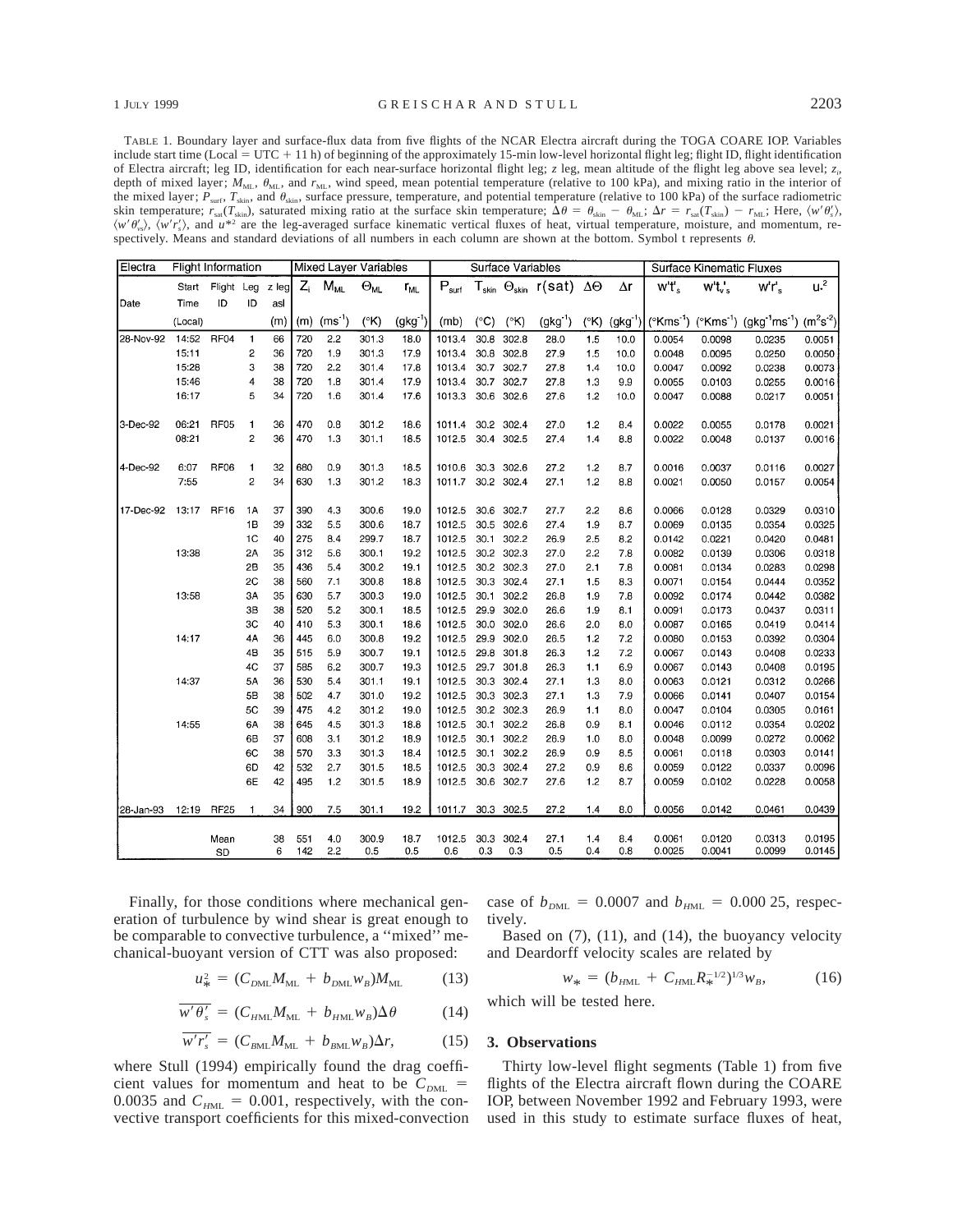moisture, and momentum. These data also provided estimates of the surface and middle boundary layer parameters needed to test the theory. The flight segments were chosen to avoid precipitating conditions, gust-front boundaries, and to be as cloud free as possible. An attempt was made to use flight data over a variety of wind speeds in order to test the CTT over a range from near-calm free-convective conditions to conditions in which mechanically generated turbulence transport associated with mean wind shear contributes significantly to the still-dominant buoyant transport. Surface data from the IMET buoy (Release 1.0b of WHOI buoy data from Dr. Robert Weller, Woods Hole Oceanographic Institute) were useful for choosing appropriate flight days as were satellite and radar images and surface and upperair analyses (TCIPO 1993; Asencio et al. 1993; Bond and Alexander 1994). A corrected version of the Electra's radiometric surface temperatures was obtained (Y. Serra 1997, personal communication). COARE shipbased current data obtained from the archive at the University of Hawaii were used to estimate the effects of surface currents on the model.

Flight conditions varied from clear with light winds to partly cloudy with winds up to  $8 \text{ m s}^{-1}$ . Flights RF04, RF05, RF06, and RF25 were class 0 (described in the TOGA COARE Operations Plan as having clouds and very small, short-lived showers with areas less than 10 km<sup>2</sup> covering not more than 5% of the flight area; TCI-PO 1992) and flight RF16 was class 1 (indication of convective cores less than 25 km2 and lasting less than 30 min and no mesoscale organization greater than 50 km or long-lived stratiform rain areas greater than 2500 km2 within the target domain). Rainfall data (15 min averages) from the R/V *Franklin* (Release 1.0 from Bradley and Coppin, CSIRO Centre for Environmental Mechanics, Canberra, Australia), which was in the vicinity of flights RF04, RF05, RF06, and RF25, indicated no precipitation at its location during these flights. Surface radar data were available for flights RF04 and RF16, which roughly delineated cloudy areas. Sensors on the Electra detected some liquid water content only during short sections of leg 2 of flight RF06. These sections were excluded from the analysis.

Fast-rate measurements of the global positioning system (GPS)–corrected wind components, potential temperature, and mixing ratio were used to compute the eddy-correlation surface fluxes of heat, moisture, and momentum. These variables are described in detail in Miller and Friesen (1989). Slow-rate measurements of aircraft position and time, surface skin temperature, and an estimate of surface pressure were used to map lowlevel flight legs and determine the pressure and temperature conditions at the surface. Estimates of mixedlayer properties were made where the aircraft descended to or ascended from low-altitude flight legs, resulting in several vertical profiles through the mixed layer during each day's flight pattern. Some flight patterns also had legs at higher levels within the mixed layer.

FIG. 1. Low-level flight paths show locations of flight legs and vertical profiles (slant ascent and descent flights, shown by letter V with subscript indicating number of profiles at each approximate location) used in this study. The position of the IMET buoy and the approximate locations of the ship R/V *Franklin* (ship symbol) during the times of flights RF04, RF05, RF06, and RF25 are shown. Approximate wind direction during each flight is indicated by an arrow near the flight label. The boundary of the IFA is indicated by a dashed line.

## **4. Data processing**

Processing of the flight data began by producing twoand three-dimensional plots of the aircraft's flight path in order to identify suitable low-level flight legs. Figure 1 shows the locations of the low-level legs studied from the five separate flights. The IMET buoy is shown, as are the approximate locations of the R/V *Franklin* during flights RF04, RF05, RF06, and RF25. An elevation versus time plot of the on-station part of a flight was also used to define the start and finish times of each flight leg, and of the slant ascent or descent sounding that often occurred between the low-level flight legs.

Fast-rate values for the three wind components, mixing ratio, and potential temperature were extracted for each leg and plotted (as in Fig. 2). The following restrictions (Sun et al. 1996) were placed on the data: 1) differences of flight levels between adjacent sampling points were required to be less than 5 m; and 2) roll and pitch angles were restricted to  $-4^{\circ}$  to  $+4^{\circ}$  and 0° to  $3^\circ$ , respectively. Also as in Sun et al. (1996), points in the fast-rate data that differed by more than four standard deviations from the mean along 1 km of flight were replaced by using a linear interpolation between good data values. Fluxes calculated using this ''despiked'' data were mostly changed by less than 1% with a maximum difference of 5%.

The fast rate data are sampled at 20 Hz, which given an aircraft speed of approximately 100 m  $s^{-1}$  results in a short wavelength sampling limit of approximately 10 m. In order to remove mesoscale effects of diameters larger than 2500 m and corresponding to wavelengths

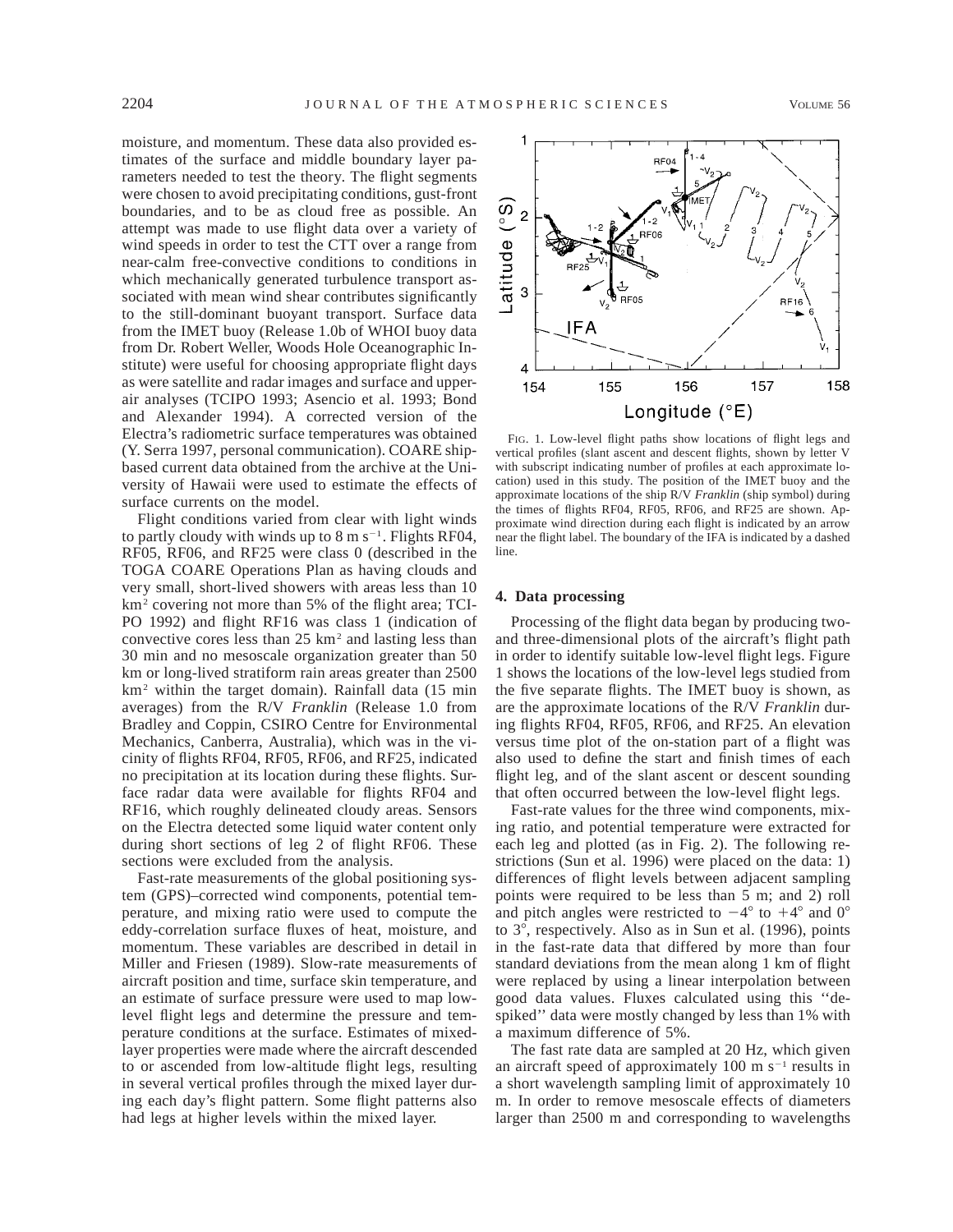

FIG. 2. Times series plots of (a) potential temperature, (b) mixing ratio, (c) wind speed, and (d) wind direction for leg 1 of flight RF16. Time (in s) from 0000 UTC on 16 December 1992. Every fifth point of the 20-Hz data is plotted.

greater than 5 km, a 50-s moving linear average and trend was subtracted from the fast-rate data in a manner similar to Otles and Young (1996). Eddy fluxes of heat, moisture, and momentum were then computed from 18 km or longer sections of these filtered flight legs using a program that first removed any remaining trend.

Thicknesses of the mixed layer were estimated from vertical profiles of virtual potential temperature, mixing ratio, and winds measured during aircraft slant ascent and descent soundings at the ends of the low-level flight legs. One-second averages of the fast data were plotted in these vertical profiles. Radar altitudes were used up to their limit of about 750 m, with pressure altitudes approximately adjusted to match the radar data, used above this level. Only one mixed-layer thickness estimate was greater than 750 m for the cases studied here. Generally, the vertical profile of virtual potential temperature gave the best indication of mixed-layer thickness, with a nearly constant value of  $\theta$ , up to the mixedlayer depth  $z_i$ . The locations of these slant soundings are shown in Fig. 1.

Surface values of temperature, pressure, and moisture were estimated as follows. A corrected version of the Electra radiometric surface temperatures (Y. Serra 1997, personal communication) includes corrections for emissivity, reflectivity, transient trends, and offset were averaged to obtain an initial estimate of  $T_{\text{skin}}$ . An approximate correction for absorption due to moisture content between the aircraft and surface was estimated from the rate of change of the radiometric surface temperature with height during slant ascent and descent soundings (Fig. 1). This rate appeared to be fairly linear over the lowest several hundred meters of elevation and varied from  $+0.06$  K to  $+0.14$  K per 100-m decrease in elevation. A mean value of  $+0.1$  K per 100 m was used, resulting in corrections for this effect of less than 0.1 K for the 32–66-m flight elevations. A rough comparison of these corrected sea surface temperatures with concurrent ship values from the R/V *Franklin* showed occasional agreement but with a tendency for the ship observations to be slightly cooler. If real, such a bias would tend to make the free-convective coefficients for heat and moisture somewhat larger. Surface pressure was obtained from a data channel that estimates the surface pressure from aircraft values of pressure, virtual temperature, and elevation. Since the aircraft potential temperatures were defined with respect to a reference pressure of 100 kPa,  $T_{\text{skin}}$ was also converted to a potential temperature at this reference pressure using the surface pressure estimate. Saturation mixing ratio at the surface was obtained from  $T_{\text{skin}}$  and surface pressure using Teten's formula (Stull 1988). As in Fairall et al. (1996) this saturation mixing ratio is multiplied by 0.98 to account for the reduction of vapor pressure caused by a typical salinity of 34 parts per thousand.

Mean mixed-layer values of wind speed, potential temperature, and mixing ratio were estimated from mean values at the flight elevation. The aircraft offset table from the TOGA COARE Flux Group (1996) was used to correct observational offsets of the Electra aircraft instrumentation. GPS–corrected winds (D. Raymond 1997, personal communication) were used to estimate wind speeds. Several pairs of collinear flight lines flown within approximately a 0.6-h time period at different elevations from three of the flights showed that potential temperature and mixing ratio remained nearly constant between approximately 35- and 95-m elevation, although wind speed generally increased slightly with altitude. The vertical profiles used to estimate mixed-layer thicknesses also indicated fairly constant values of these parameters through the mixed layer.

Table 1 lists the observed surface values of temperature  $T_{\text{skin}}$ , potential temperature  $\theta_{\text{skin}}$ , pressure  $P_{\text{surf}}$ , and mixing ratio  $r_{sat}$ . Also listed are mixed-layer values of thickness  $z_i$ , wind speed  $M_{ML}$ , potential temperature  $\theta_{ML}$ , and mixing ratio  $r_{ML}$ , determined for each flight-leg segment. Also in Table 1 are the surface fluxes of heat, moisture, and momentum. Surface fluxes of heat, moisture, and momentum were assumed to be reasonably represented by their respective values measured from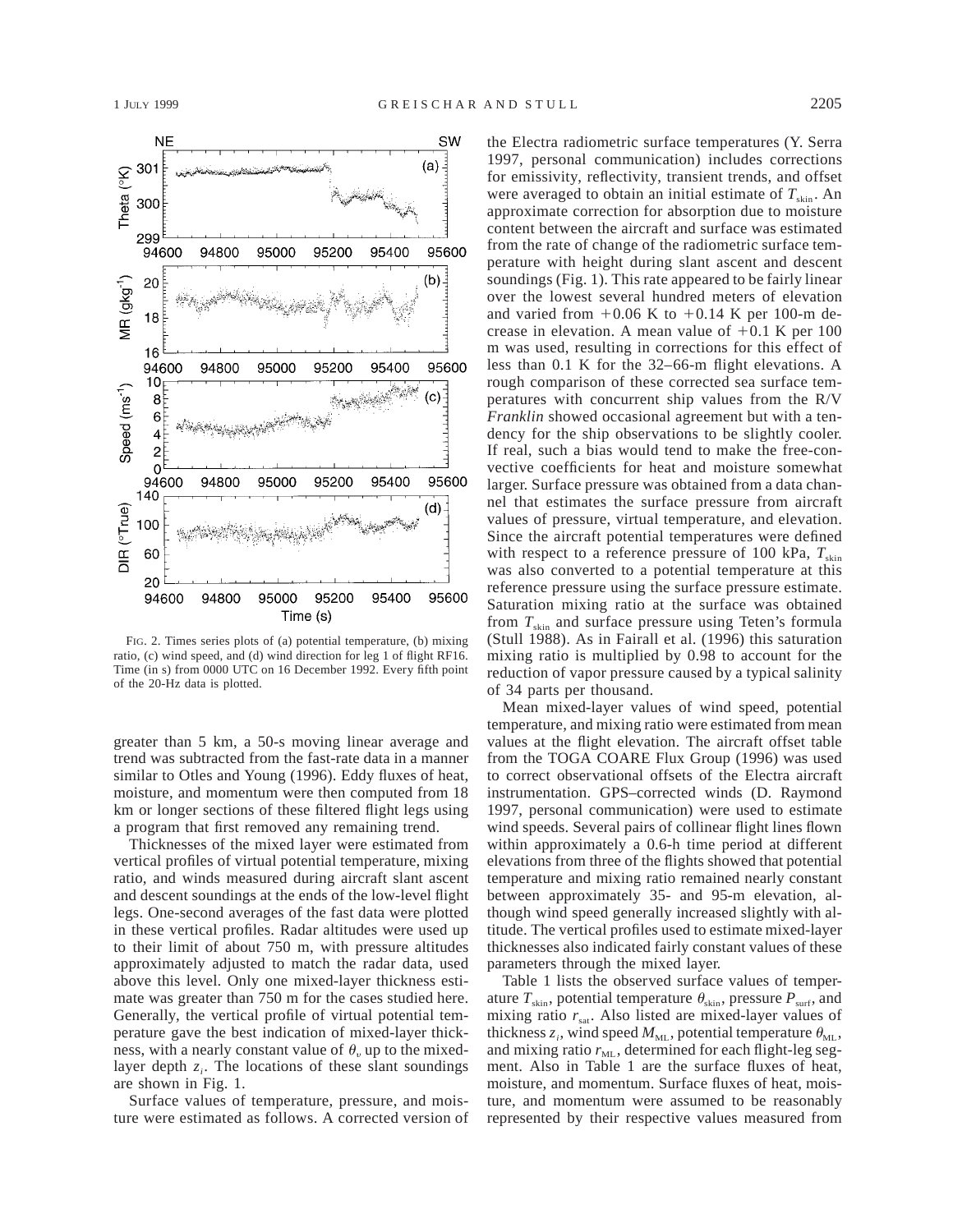TABLE 2. Mixed-layer and buoyancy scales. Variables are  $\beta$ , ratio of virtual temperature flux to heat flux, both at the surface;  $\Delta\theta_B$ , buoyancy temperature difference;  $\Delta \theta_v$ , virtual potential temperature difference between the surface skin and the mixed layer;  $w^*$ , Deardorff velocity; *w*<sub>B</sub>, buoyancy velocity; *R*\*, mixed-layer Richardson number; *C\**<sub>*p*</sub>, mixed-layer transport coefficient for momentum; *C\*<sub>H</sub>*, mixed-layer transport coefficient for heat;  $C^*_{E}$ , mixed-layer transport coefficient for moisture. Asterisks in the column labeled "Free conv." indicate those data for which  $R^*$  > 3.0, which were used to calculate the boldface mean values at the bottom of the table. Convective transport coefficients for momentum, heat, and moisture are indicated by  $b_D$ ,  $b_H$ , and  $b_E$ , respectively.

| Electra   | Start   | Flight Leg       |                | β    | $\Delta\Theta_{\rm B}$    | $\Delta\Theta_V$ | w.   | $W_B$                   | R.   | $C_{D}$ | $C_{\cdot H}$ | $C_{\tau E}$ | Free         | b <sub>D</sub> | $b_H$   | $b_{E}$ |
|-----------|---------|------------------|----------------|------|---------------------------|------------------|------|-------------------------|------|---------|---------------|--------------|--------------|----------------|---------|---------|
| Date      | Time    | ID               | ID             |      |                           |                  |      |                         |      |         |               |              | conv.        |                |         |         |
|           | (Local) |                  |                |      | $(^{\circ}K)$             | $(^{\circ}K)$    |      | $(ms^{-1})$ $(ms^{-1})$ |      | Momen.  | Heat          | Moist.       |              | Momen.         | Heat    | Moist.  |
| 28-Nov-92 | 14:52   | RF <sub>04</sub> | 1              | 1.81 | 2.7                       | 3.4              | 0.61 | 8.0                     | 13.1 | 0.0038  | 0.0059        | 0.0039       | $\star$      | 0.00029        | 0.00045 | 0.00029 |
|           | 15:11   |                  | 2              | 1.97 | 2.9                       | 3.3              | 0.60 | 8.2                     | 18.3 | 0.0043  | 0.0055        | 0.0041       | ×            | 0.00032        | 0.00040 | 0.00030 |
|           | 15:28   |                  | 3              | 1.94 | 2.6                       | 3.2              | 0.59 | 7.9                     | 13.4 | 0.0057  | 0.0058        | 0.0040       | $\star$      | 0.00043        | 0.00044 | 0.00030 |
|           | 15:46   |                  | 4              | 1.86 | 2.5                       | 3.2              | 0.62 | 7.7                     | 18.1 | 0.0014  | 0.0066        | 0.0042       | $\star$      | 0.00012        | 0.00054 | 0.00034 |
|           | 16:17   |                  | 6              | 1.85 | 2.2                       | 3.0              | 0.59 | 7.1                     | 18.9 | 0.0053  | 0.0069        | 0.0037       | $\star$      | 0.00044        | 0.00057 | 0.00031 |
| 3-Dec-92  | 06:21   | <b>RF05</b>      | $\mathbf{1}$   | 2.49 | 3.0                       | 2.8              | 0.44 | 6.8                     | 70.0 | 0.0058  | 0.0042        | 0.0049       | *            | 0.00037        | 0.00027 | 0.00031 |
|           | 08:21   |                  | 4              | 2.16 | 3.0                       | 3.1              | 0.41 | 6.8                     | 29.8 | 0.0030  | 0.0038        | 0.0037       | $\star$      | 0.00018        | 0.00023 | 0.00023 |
|           |         |                  |                |      |                           |                  |      |                         |      |         |               |              |              |                |         |         |
| 4-Dec-92  | 6:07    | RF <sub>06</sub> | $\mathbf{1}$   | 2.36 | 2.9                       | 2.9              | 0.43 | 8.0                     | 79.2 | 0.0070  | 0.0030        | 0.0031       | ×            | 0.00038        | 0.00016 | 0.00017 |
|           | 7.55    |                  | 4              | 2.42 | 2.8                       | 2.8              | 0.46 | 7.6                     | 36.5 | 0.0092  | 0.0038        | 0.0038       | ×            | 0.00056        | 0.00023 | 0.00023 |
|           |         |                  |                |      |                           |                  |      |                         |      |         |               |              |              |                |         |         |
| 17-Dec-92 | 13:17   | <b>RF16</b>      | 1A             | 1.92 | 4.2                       | 3.8              | 0.54 | 7.3                     | 2.9  | 0.0134  | 0.0057        | 0.0070       |              | 0.00099        | 0.00042 | 0.00052 |
|           |         |                  | 1B             | 1.95 | 3.8                       | 3.6              | 0.52 | 6.4                     | 1.4  | 0.0114  | 0.0068        | 0.0078       |              | 0.00093        | 0.00055 | 0.00063 |
|           |         |                  | 1 <sub>C</sub> | 1.55 | 3.9                       | 4.1              | 0.58 | 5.9                     | 0.5  | 0.0099  | 0.0097        | 0.0088       |              | 0.00096        | 0.00094 | 0.00086 |
|           | 13:38   |                  | 2A             | 1.70 | 3.7                       | 3.6              | 0.52 | 61                      | 1.2  | 0.0109  | 0.0073        | 0.0076       |              | 0.00092        | 0.00061 | 0.00064 |
|           |         |                  | 2B             | 1.65 | 3.4                       | 3.5              | 0.57 | 7.0                     | 1.7  | 0.0097  | 0.0068        | 0.0063       |              | 0.00079        | 0.00056 | 0.00052 |
|           |         |                  | 2C             | 2.15 | 3.3                       | 3.1              | 0.65 | 7.7                     | 1.2  | 0.0076  | 0.0072        | 0.0082       |              | 0.00064        | 0.00061 | 0.00069 |
|           | 13:58   |                  | 3A             | 1.89 | 3.6                       | 3.3              | 0.71 | 8.6                     | 2.2  | 0.0095  | 0.0069        | 0.0081       |              | 0.00078        | 0.00057 | 0.00066 |
|           |         |                  | 3B             | 1.89 | 3.6                       | 3.4              | 0.66 | 7.9                     | 2.3  | 0.0091  | 0.0072        | 0.0082       |              | 0.00076        | 0.00061 | 0.00069 |
|           |         |                  | 3C             | 1.89 | 3.7                       | 3.5              | 0.60 | 7.0                     | 1.7  | 0.0129  | 0.0074        | 0.0087       |              | 0.00110        | 0.00063 | 0.00074 |
|           | 14:17   |                  | 4Α             | 1.91 | 2.3                       | 2.5              | 0.60 | 5.7                     | 0.9  | 0.0085  | 0.0112        | 0.0090       |              | 0.00089        | 0.00118 | 0.00094 |
|           |         |                  | 4B             | 2.12 | 2.5                       | 2.5              | 0.62 | 6.5                     | 1.2  | 0.0064  | 0.0092        | 0.0092       |              | 0.00061        | 0.00088 | 0.00087 |
|           |         |                  | 4C             | 2.12 | 2.3                       | 2.4              | 0.64 | 6.7                     | 1.2  | 0.0049  | 0.0095        | 0.0091       |              | 0.00047        | 0.00091 | 0.00088 |
|           | 14:37   |                  | 5A             | 1.93 | 2.5                       | 2.8              | 0.59 | 6.5                     | 1.5  | 0.0084  | 0.0083        | 0.0067       |              | 0.00076        | 0.00075 | 0.00060 |
|           |         |                  | 5Β             | 2.15 | 2.8                       | 2.8              | 0.61 | 6.8                     | 2.1  | 0.0054  | 0.0082        | 0.0084       |              | 0.00048        | 0.00074 | 0.00076 |
|           |         |                  | 5C             | 2.20 | 2.4                       | 2.6              | 0.54 | 6.1                     | 2.1  | 0.0071  | 0.0080        | 0.0071       |              | 0.00063        | 0.00071 | 0.00063 |
|           | 14:55   |                  | 6A             | 2.41 | 2.1                       | 2.4              | 0.61 | 6.6                     | 2.2  | 0.0074  | 0.0089        | 0.0071       |              | 0.00069        | 0.00083 | 0.00067 |
|           |         |                  | 6B             | 2.05 | 2.0                       | 2.5              | 0.58 | 6.3                     | 4.2  | 0.0035  | 0.0086        | 0.0059       | ۰            | 0.00032        | 0.00079 | 0.00054 |
|           |         |                  | 6C             | 1.92 | 1.7                       | 2.5              | 0.60 | 5.7                     | 3.0  | 0.0072  | 0.0113        | 0.0060       |              | 0.00076        | 0.00119 | 0.00063 |
|           |         |                  | 6D             | 2.06 | 1.9                       | 2.5              | 0.59 | 5.8                     | 4.6  | 0.0060  | 0.0107        | 0.0066       | $\star$      | 0.00062        | 0.00110 | 0.00068 |
|           |         |                  | 6E             | 1.72 | 2.1                       | 2.8              | 0.54 | 5.8                     | 23.2 | 0.0089  | 0.0090        | 0.0048       | $\star$      | 0.00084        | 0.00084 | 0.00045 |
| 28-Jan-93 | 12:19   | <b>RF25</b>      | 1              | 2.52 | 3.4                       | 2.9              | 0.74 | 10.0                    | 1.8  | 0.0079  | 0.0055        | 0.0078       |              | 0.00058        | 0.00041 | 0.00058 |
|           |         |                  |                |      | For Free Convection Only: |                  |      |                         | Mean | 0.0053  | 0.0061        | 0.0044       | $\star$      | 0.00041        | 0.00050 | 0.00035 |
|           |         |                  |                |      |                           |                  |      |                         | SD   | 0.0023  | 0.0024        | 0.0010       | $\pmb{\ast}$ | 0.00020        | 0.00029 | 0.00014 |
|           |         |                  |                |      |                           |                  |      |                         |      |         |               |              |              |                |         |         |
|           |         | Mean             |                | 2.02 | 2.9                       | 3.0              | 0.58 | 7.0                     | 12.0 | 0.0074  | 0.0073        | 0.0065       | <b>ALL</b>   | 0.00062        | 0.00064 | 0.00056 |
|           |         | <b>SD</b>        |                | 0.25 | 0.7                       | 0.5              | 0.07 | 1.0                     | 19.5 | 0.0029  | 0.0022        | 0.0020       | <b>ALL</b>   | 0.00026        | 0.00027 | 0.00022 |

the lowest aircraft flight level, because flux profile slopes were expected to be relatively small in the COARE region. The momentum flux components were combined to yield the square of the friction velocity  $[u^2_{\ast} = (u'w'^2 + v'w'^2)^{1/2}]$ . The surface virtual temperature flux  $\overline{w' \theta'_{\nu s}}$  was computed from the heat and moisture fluxes (Stull 1994), and this in turn was used to compute the Deardorff convective velocity  $w_*$  =  $[(g/T_v)z_i w' \theta'_{vs}]^{1/3}$ . Table 2 shows the following mixedlayer and buoyancy scales: ratio of kinematic virtual temperature flux to heat flux  $\beta$ ; buoyancy temperature difference  $\Delta \theta_B$  [Eq. (8)]; virtual temperature difference between the surface skin and the mixed layer  $\Delta\theta_{\nu}$ ; buoyancy velocity scale  $w_B$  [Eq. (7)]; mixed-layer Richardson number  $R_*$  [Eq. (11)]; and the mixed-layer transport coefficients for momentum  $C_{*D}$ , heat  $C_{*H}$ , and moisture  $C_{*E}$ , and the corresponding convective transport coefficients  $(b_D, b_H, b_E)$ .

# **5. Results**

Figure 2 shows the recorded potential temperature, mixing ratio, wind speed, and direction (vs time in seconds from 0000 UTC on 16 December 1992) for leg 1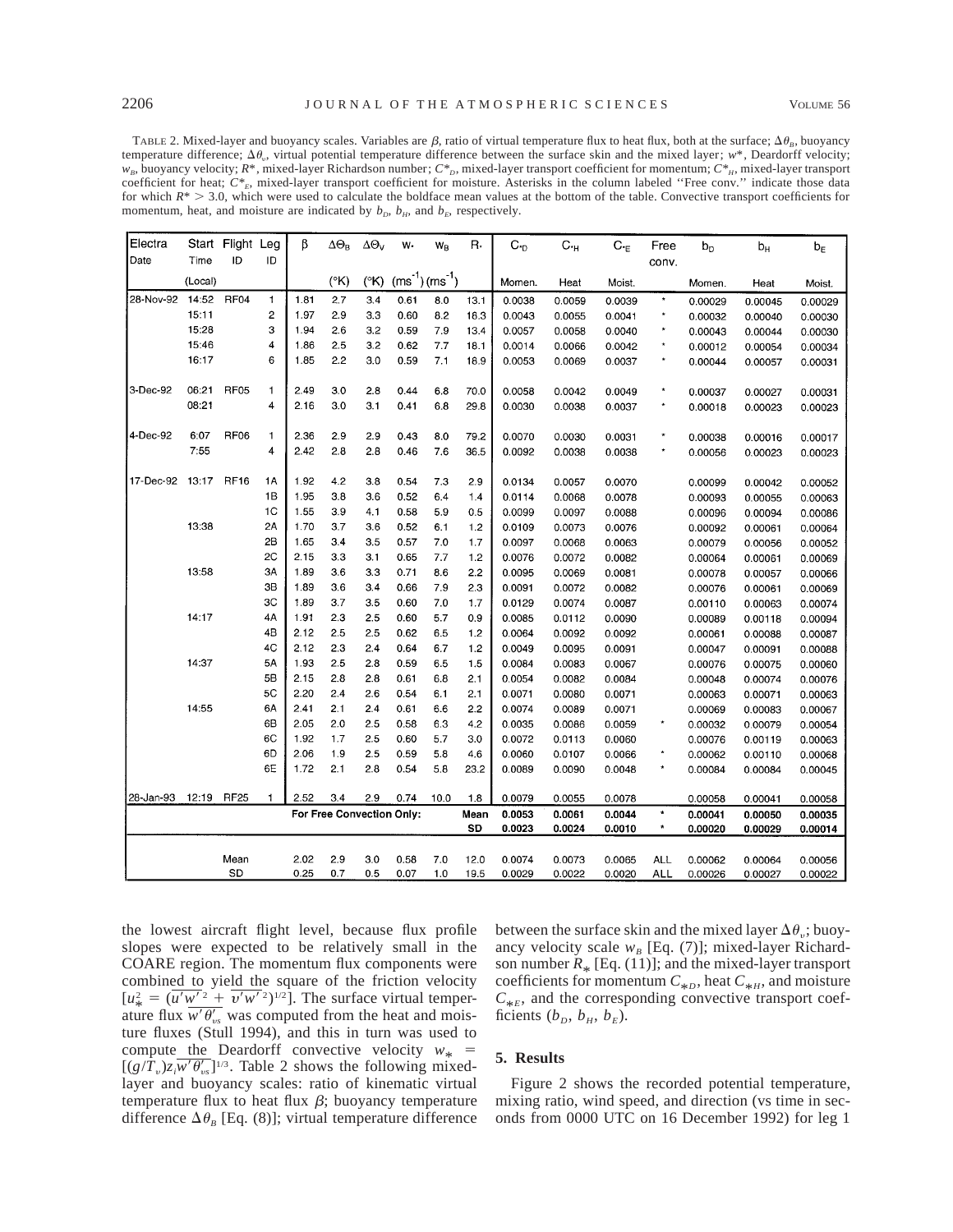

FIG. 3. Variation of mixed-layer transport coefficients for (a) heat  $C_{*H}$ , (b) moisture  $C_{*E}$ , and (c) momentum  $C_{*D}$ , with mixed-layer Richardson number  $R_{*}$ . Values for the 30 COARE flight segments<br>studied are plotted as block sequence and for comparison the PLY82 studied are plotted as black squares, and for comparison the BLX83 land-based data are shown by diamonds. Approximate free convection occurs for  $R_* > 3.0$ , as indicated by the relatively constant values<br>of mixed lever transport coefficients for moisture and momentum of mixed-layer transport coefficients for moisture and momentum. Thin horizontal lines (dashed for BLX83) show mean values for the transport coefficients:  $C_{*H} = 0.0061$  (0.0063) and  $C_{*E} = 0.0044$ (0.0063) for heat and moisture, respectively; and  $C_{\pm D} = 0.0053$ (0.0230) for momentum. (a) Shows linear fits to the semilog graphs for the COARE data (solid) and BLX83 data (dashed). (b) and (c) Thicker curves show second-order polynomial fits [in terms of  $log(R_*)$ ] to the semilog graphs of the COARE data.

of flight RF16. A cool gust front similar to one seen in ship data (Tsukamoto and Ishida 1995) occurs near 95 200 sec. It is very evident in the temperature and wind data, and appears as an increase in variance of the mixing ratio observations. The liquid water channel on the Electra aircraft did not indicate any precipitation during this flight leg. The flight segments evaluated from this leg were chosen to avoid the discontinuities at the

boundary of the gust front. Table 1 shows the changes in fluxes associated with this event (between RF16 1A and 1B on the warm side and 1C on the cool side). Consistent with the theory, heat, moisture, and momentum fluxes increased by approximately 100%, 23% and 50%, respectively, with the cooling, drying, and increased winds of the mixed layer.

Figure 3 shows the variation of mixed-layer transport coefficients for heat, moisture, and momentum with the mixed-layer Richardson number. The land-based values from BLX83 are also plotted for comparison. As in Stull (1994)  $R_* > 3.0$  was the criterion adopted for free convection, indicating that buoyant production of turbulence kinetic energy is at least three times greater than shear production. As can be seen from both the BLX83 and the COARE data in Fig. 3, the choice of  $R_* > 3$ to define free convection is somewhat arbitrary, with the empirical coefficients becoming even more uniform as  $R_*$  increases to 10 and beyond. Also plotted (Figs. 3b and 3c) are second-order polynomial fits [in terms of  $log(R_*)$ ], showing that the coefficients for moisture and momentum become approximately steady for free convection. The variation of  $C_{*H}$  with  $R_*$  shows a nearly linear variation (Fig. 3a) over the range of the semilog plot. This was also found over land (Stull 1994), which suggests that vertical heat transport continues to become more efficient as winds become lighter, perhaps caused by better organization of the coherent thermal structures. Figure 3a shows the remarkably similar linear trends for the COARE and BLX83 data with a fit to the combined datasets yielding the relation  $C_{*H} = 0.0091$  –  $0.0020 \log(R_*)$ .

Table 2 shows the results of averaging the 12 freeconvective cases for the proposed empirical values  $C_{*D}$  $= 0.0053$  ( $\pm 0.0023$ ),  $C_{*H}$  (heat) = 0.0061 ( $\pm 0.0024$ ), and  $C_{*E}$  (moisture) = 0.0044 ( $\pm$ 0.0010). These values are plotted as horizontal solid lines in Fig. 3 and can be compared to the land-based BLX83 values (dashed lines). The very good agreement between the COARE and BLX83 values for  $C_{*H}$  is evident in Fig. 3a. Figure 3b also has plotted the BLX83 values of  $C_{*H}$  in order to test Stull's (1994) assumption that  $C_{*E} \approx C_{*H}$ . Although  $C_{*E}$  is smaller than the BLX83 (and COARE) values of  $C_{*H}$ , it is still within error limits. However,  $C_{*p}$  (Fig. 3c) is only about 25% of the published value for nonmarine conditions. There is considerable scatter in the momentum data, which may have several causes. Some might be related to mesoscale heterogeneity caused by precipitation-induced intrusions of cool air masses (Williams et al. 1996). In addition, some may be due to insufficient leg length used to compute the momentum fluxes, to uncertainties in the mean mixedlayer wind speed and surface currents; but the difference is large enough to suggest that roughness-length effects or other factors may need to be incorporated into the CTT.

The free and mixed formulations of CTT were tested. Figure 4 shows plots of predicted versus observed fluxes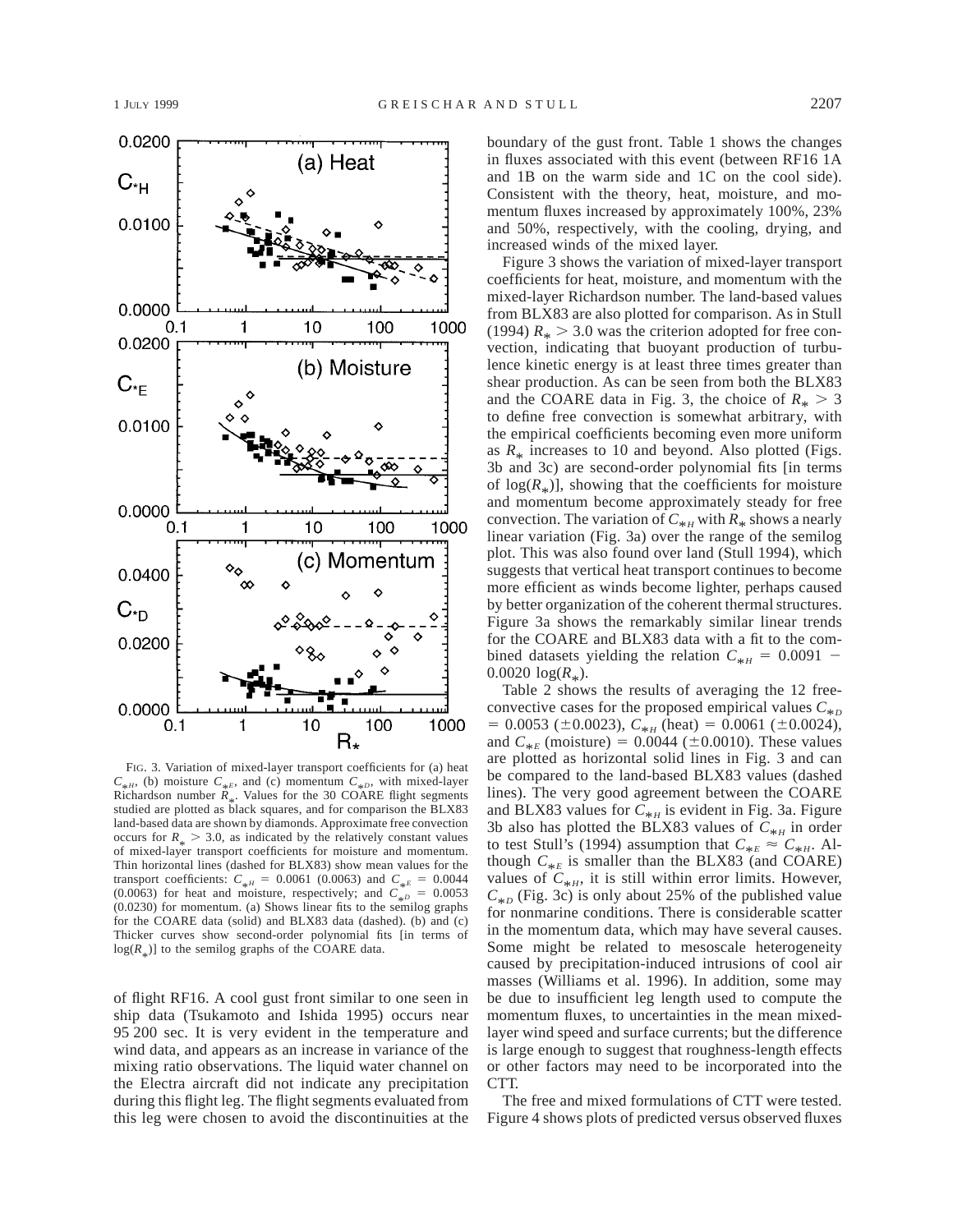

of heat, moisture, and momentum. Two predictions are presented: one based on free convection  $[(1)–(3)]$  for observations with  $R_* > 3.0$ , and the other based on mixed convection [(13)–(15)] for all observations. Correlation coefficients and root-mean-square differences (mixed case) between the predicted and observed values shown in Fig. 4 give an estimate of performance. The root-mean-square error differences for the sensible and latent fluxes correspond to 2 W m<sup>-2</sup> and 16 W m<sup>-2</sup>, compared to typical magnitudes of those fluxes of 7.5 W m<sup>-2</sup> and 94.3 W m<sup>-2</sup>, respectively.

Transport coefficients for the free-convective case have already been presented. The least squares best-fit coefficients for the mixed-convective case based on all the data in Tables 1 and 2 are for momentum fluxes  $C_{DML}$  = 0.000 38 ( $\pm$ 0.000 12),  $b_{DML}$  = 0.000 41 ( $\pm$ 0.000 09); for sensible heat fluxes  $C_{HML} = 0.000 44$  $(\pm 0.000 05)$ ,  $b_{HML} = 0.000 30 (\pm 0.000 04)$ ; and for latent heat fluxes  $C_{\text{EML}} = 0.000$  62 ( $\pm$ 0.000 19),  $b_{\text{EML}} =$ 0.000 18 ( $\pm$ 0.000 03). The error estimates were obtained by a Monte Carlo simulation (Press et al. 1986) and allowed for random errors in observed values of up to 20% of their respective means. When compared to the previously published values of  $C_{DML} = 0.003 50$ ,  $b_{DML}$  0.000 70, and  $C_{HML} = 0.001$  00,  $b_{HML} = 0.000$  25 there are considerable differences between most of the corresponding coefficients. The marine values for the mixed momentum coefficients are similar to those for mixed heat and moisture, which is consistent with the result for the convective case with  $C_{*p}$  being more nearly equal to  $C_{*H}$  and  $C_{*E}$  for these marine data.

Acoustic Doppler current profiler (ADCP) data from several of the ships in the IFA during the flights studied were used in an attempt to correct for the effects of surface currents on wind speed difference between the middle mixed layer and surface. These data give 0.5-h bin-averaged values centered at approximately 20-m depth and generally indicated eastward-moving currents with speeds up to  $0.6$  m s<sup>-1</sup> but with considerable variability in space and time. These speeds and the general direction are born out by the many surface buoy trajectories plotted for December 1992 (TCIPO 1993) with the January 1993 trajectories showing more of a southward component. Since it was not possible to get an accurate estimate of the surface currents beneath each flight segment the transfer coefficients were recomputed for a  $\pm 0.6$  m s<sup>-1</sup> adjustment to the wind speed.

Table 3 shows the results of these calculations. The momentum coefficient  $C_{*D}$  for the free-convective case is affected most since its computation involved the low-

FIG. 4. Predicted and observed fluxes are compared for (a) heat, (b) moisture, and (c) momentum. Two predictions are presented: one based on free convection  $[(1)-(3)]$  with only free-convective cases plotted, and the other based on mixed convection  $[(13)–(15)]$  with all cases plotted. Coefficients determined in this study were used.

←

Correlation coefficients  $(R_f$  and  $R_m$  for the free and mixed cases) between predicted and observed values are shown. The root-meansquare error for the mixed case  $(rms_m)$  is shown. The diagonal line representing a 1:1 perfect fit is shown for reference.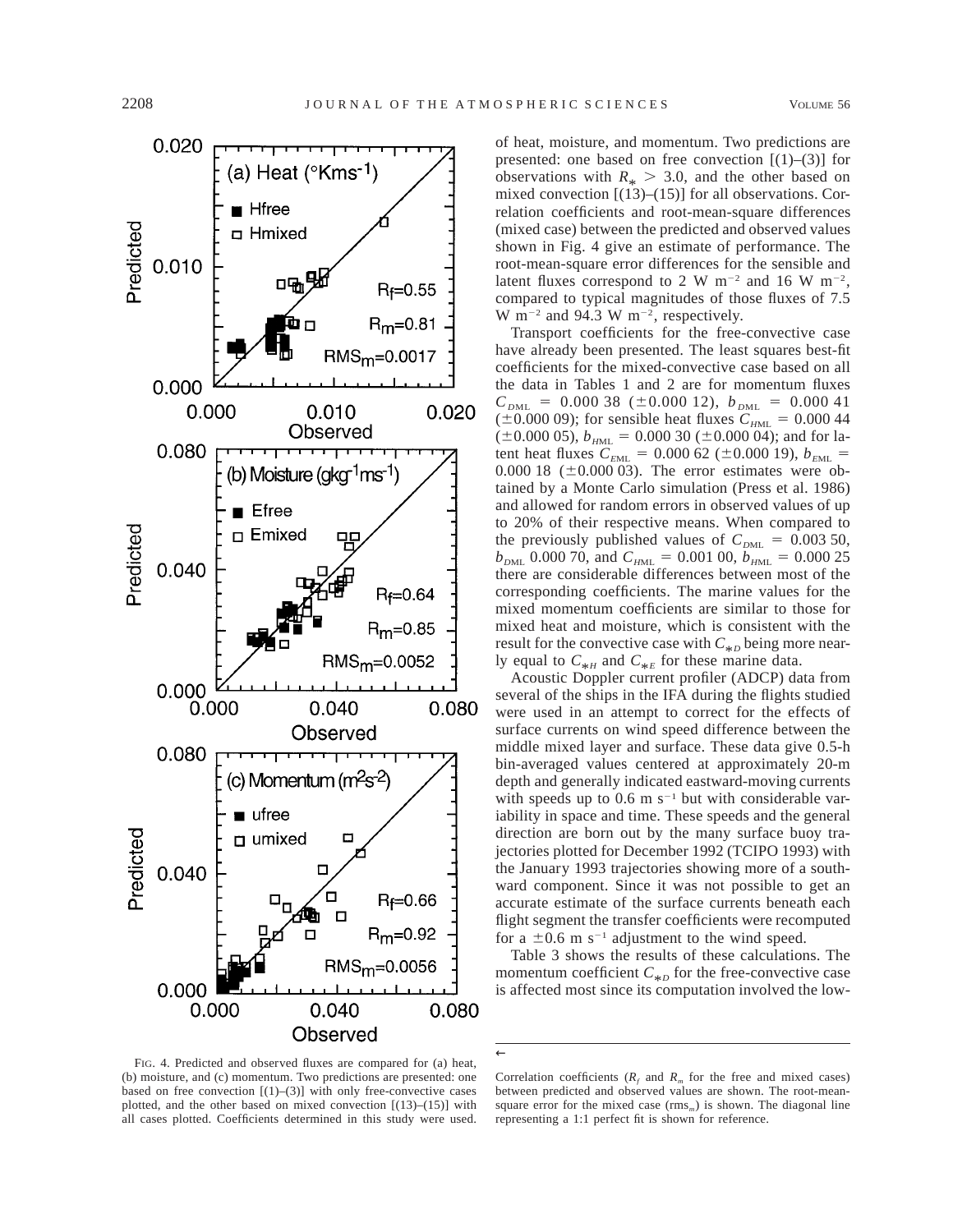| Free convective                                                  |                               |                               |                               |                               |                               |                               |
|------------------------------------------------------------------|-------------------------------|-------------------------------|-------------------------------|-------------------------------|-------------------------------|-------------------------------|
| Current speed                                                    | $C^*_{D}$                     | $C^*$ <sub>H</sub>            | $C^*_{E}$                     | $b_{\scriptscriptstyle D}$    | b <sub>H</sub>                | $b_F$                         |
| $+0.6$ m s <sup>-1</sup><br>$\bf{0}$<br>$-0.6$ m s <sup>-1</sup> | 0.0039<br>0.0053<br>0.0108    | 0.0059<br>0.0061<br>0.0065    | 0.0043<br>0.0044<br>0.0047    | 0.00029<br>0.00041<br>0.00081 | 0.00047<br>0.00050<br>0.00054 | 0.00033<br>0.00035<br>0.00038 |
| Mixed convective<br>Current speed                                | $C_{_{DML}}$                  | $C_{HML}$                     | $C_{EML}$                     | $b_{DML}$                     | $b_{HML}$                     | $b_{EML}$                     |
| $+0.6$ m s <sup>-1</sup><br>$\bf{0}$<br>$-0.6$ m s <sup>-1</sup> | 0.00043<br>0.00038<br>0.00028 | 0.00044<br>0.00044<br>0.00043 | 0.00061<br>0.00062<br>0.00062 | 0.00026<br>0.00041<br>0.00060 | 0.00026<br>0.00030<br>0.00033 | 0.00013<br>0.00018<br>0.00023 |

TABLE 3. Variation of CTT coefficients for a  $\pm 0.6$  m s<sup>-1</sup> range of ocean surface currents, which could have affected the wind-speed difference between the mid-ML and the surface.

est wind speeds from  $0.8-3.1$  m s<sup>-1</sup>. The small changes in the heat and moisture coefficients are due to fewer or more points falling into the free-convective range. All the mixed convective case coefficients are affected since they involve wind speed, though again the momentum coefficients are most affected.

A comparison with the latest (version 2.0f) COARE bulk parameterization (Fairall et al. 1996), which was designed for light wind conditions, was also made. Figure 5 shows the comparison with correlations and rms differences between the bulk and covariance (eddy correlation) fluxes for the 25 flight segments flown at elevations of less than one-tenth of the mixed-layer thickness. At larger flux values the bulk estimates are somewhat greater than the measured covariance values. The 10-m wind speeds for these data range from 0.8 to 7.8  $m s^{-1}$ , so they represent a fair range of values for this region. The correlation coefficients are slightly better than those for CTT shown in Fig. 4 though the rms errors are larger. Confining the sample to cases with wind speeds of 5 m  $s^{-1}$  or less lowered the rms errors to 0.0017 K m s<sup>-1</sup>, 0.0055 g kg<sup>-1</sup> m s<sup>-1</sup>, and 0.0033 m  $s^{-1}$ , respectively, for the heat, moisture, and momentum fluxes, values comparable to CTT. This is a fairly crude comparison since the aircraft was measuring at heights from 30–66 m and there is the possibility of some deviation from the surface values.

Using completely independent data (eddy correlation flux observations from the R/V *Moana Wave*), Chang and Grossman (1999) compared CTT with bulk surface flux algorithms. For their calculations  $z_i$  was assumed to be comparable to the lifting condensation level (LCL), and mid-mixed-layer values of other variables were estimated by adjustment from observation level to the top of the surface layer  $(\sim 0.1z_i)$  using Monin–Obukhov similarity theory and a linear adjustment from there to the middle of the mixed layer (0.5*zi*). Based on the *Moana Wave* flux observations they determined an ''ocean'' set of CTT coefficients and concluded that CTT was the best algorithm for calculating latent heat, sensible heat, and momentum fluxes.

The relationship between Deardorff velocity and

buoyancy velocity scales given in (16) was tested. Figure 6 is a scatterplot of the two velocity scales showing the strong relationship of their magnitudes as evidenced by the least squares line passing through the origin with a slope of 1.0033. The corresponding correlation coefficient is 0.41 with an rms error of approximately 12% of the mean. The low correlation coefficient reflects the limited range of  $w_*$  values for these TOGA COARE flights.

Figure 7 shows a plot of buoyant versus virtual-temperature differences, which were shown to be approximately equal for convection over land. The least squares line through the origin has a slope of 0.954, a corresponding correlation coefficient of 0.82, and an rms error of approximately 14% of the mean. Thus, the approximation in (9) is also good for these more humid marine conditions.

A test of the prediction of  $z_i$  given in (12) was made with the limited number of flight legs adjacent to slant vertical profiles. The predicted versus observed values of *zi* showed considerable scatter. Since the predicted value of  $z_i$  in (12) depends on the square of the observed heat flux and on  $\Delta\theta^{-2}$ , and  $\Delta\theta$  under marine conditions is generally quite small, there is a strong dependence on the observed heat flux and on accurate temperature measurements both at the surface and mid–mixed layer. We do not recommend use of this relationship in the COARE region. The large impact of measurement errors on reducing skill to diagnose mixed-layer depths was anticipated by Stull (1994).

## **6. Conclusions**

Turbulent flux measurements made from five flights of the Electra aircraft during the TOGA COARE IOP confirmed the CTT free-convective coefficient for sensible heat flux. Averaging 12 estimates of the dimensionless mixed-layer transport coefficients gave values for  $C_{*H}$  and  $C_{*E}$  for heat and moisture fluxes that were not significantly different from each other and from the previously published value. However, the estimate of  $C_{*p}$  from momentum fluxes is less than one-quarter of the published land-based value. There is considerable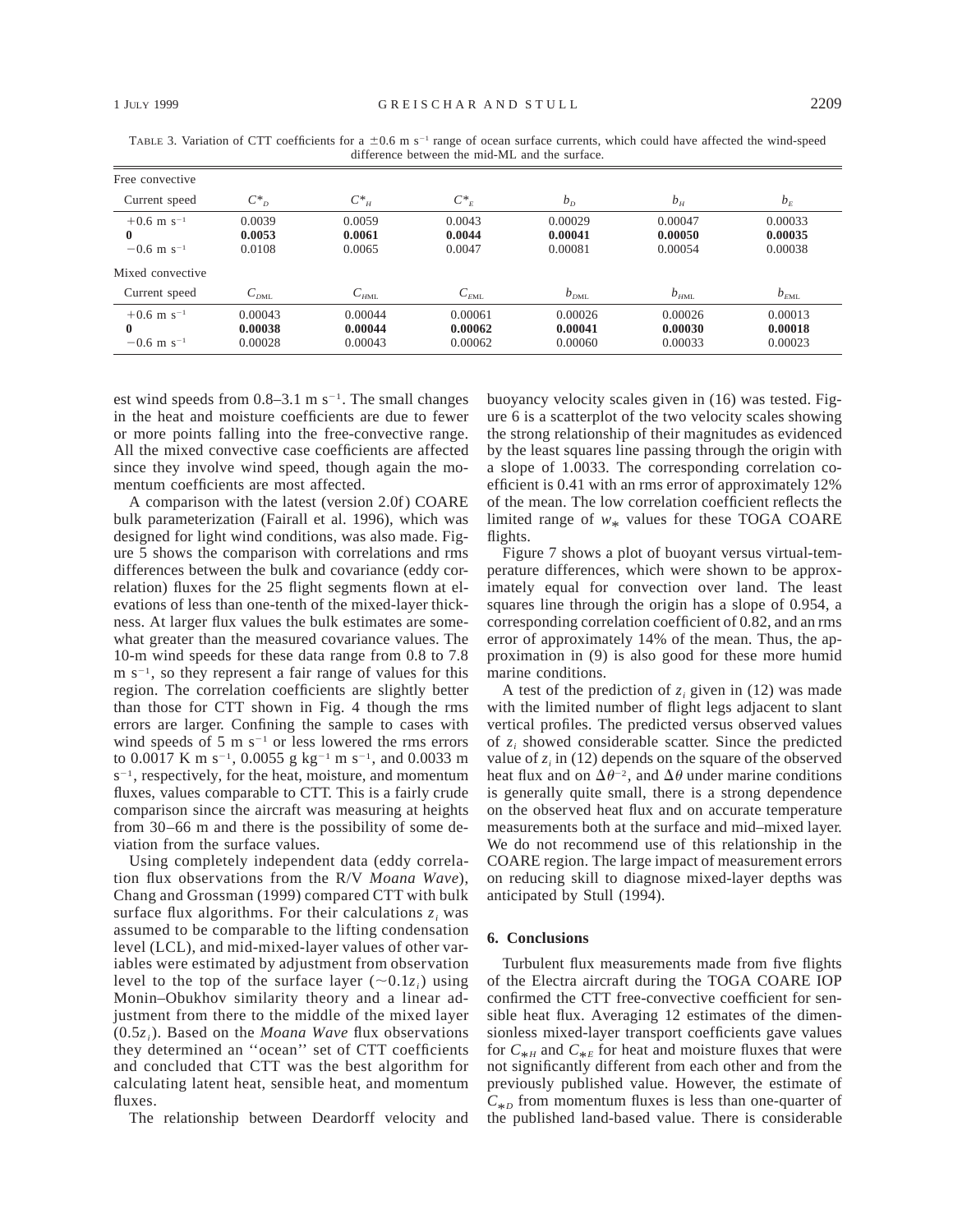



FIG. 6. Comparison of Deardorff velocity and buoyancy velocity scales described in (16). Slope of the least squares line passing through the origin, the corresponding correlation coefficient, and the root-mean-square error are shown. The diagonal line representing a 1:1 perfect fit is shown for reference.

scatter in the momentum data that may be due to insufficient flight-leg length used to compute the momentum fluxes, and to uncertainties in the mean mixedlayer wind speed and surface currents; but the difference is large enough to suggest that roughness-length effects or other factors need to be incorporated into the CTT.



FIG. 5. Comparison of fluxes predicted by the COARE bulk parameterization vs those observed by the Electra aircraft for (a) sensible heat, (b) moisture, and (c) momentum. Correlation coefficients between predicted and observed values are shown. The root-meansquare errors are listed with the value for the cases with wind speed less than  $5 \text{ m s}^{-1}$  shown in parentheses. The diagonal line representing a 1:1 perfect fit is shown for reference.

FIG. 7. Comparison of  $\Delta\theta_B$  and  $\Delta\theta_V$  described in (10). Slope of the least squares line passing through the origin, the corresponding correlation coefficient, and the root-mean-square error are shown. The diagonal line representing a 1:1 perfect fit is shown for reference.